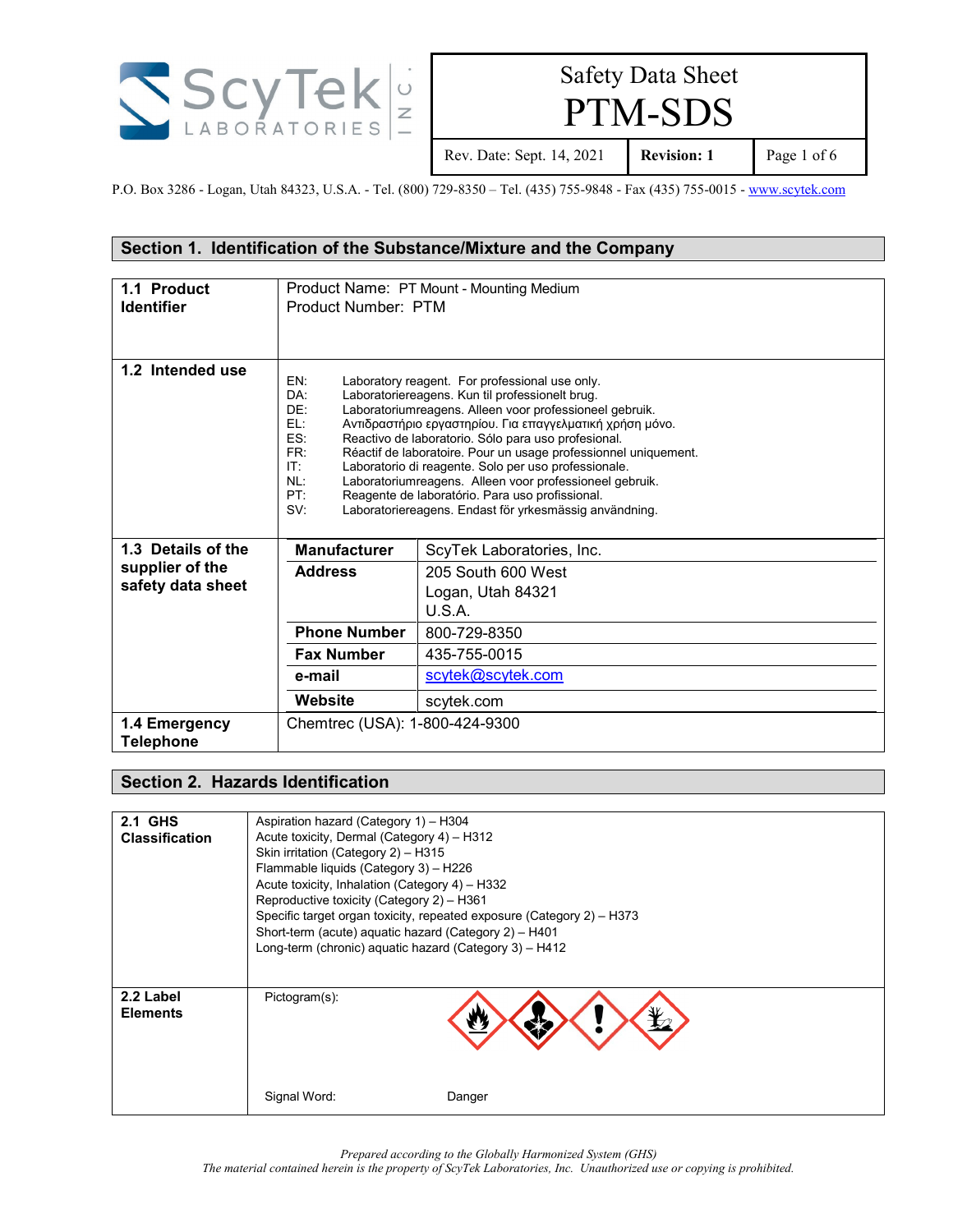

PTM-SDS

Rev. Date: Sept. 14, 2021 **Revision: 1** Page 2 of 6

P.O. Box 3286 - Logan, Utah 84323, U.S.A. - Tel. (800) 729-8350 – Tel. (435) 755-9848 - Fax (435) 755-0015 - [www.scytek.com](http://www.scytek.com/)

|                                                                                   | Hazard Statement(s):<br>Hazard Statement(s) not<br>listed on label:<br>Precautionary statement(s):<br>Precautionary statements not<br>listed on label: | H304 - May be fatal if swallowed and enters airways<br>H312 - Harmful in contact with skin<br>H226 - Flammable liquid and vapor<br>H332 - Harmful if inhaled<br>H361 - Suspected of damaging fertility or the unborn child.<br>H373 – May cause damage to organs through prolonged or repeated<br>exposure<br>H315 - Causes skin irritation<br>H412 - Harmful to aquatic life with long-lasting effects<br>P202 - Do not handle until all safety precautions [on SDS] have been read<br>and understood<br>P302 + P350 - IF ON SKIN: Gently wash with plenty of soap and water<br>P305 + P351+P315 - IF IN EYES: Rinse cautiously with water for several<br>minutes. Get immediate medical advice/attention<br>P301 + P310 - IF SWALLOWED: Immediately call a POISON CENTER or<br>doctor/physician.<br>P210 - Keep away from heat/sparks/open flames/hot surfaces. - No<br>smoking.<br>P260 - Do not breathe dust/ fume/ gas/ mist/ vapours/ spray.<br>P271 - Use only outdoors or in a well-ventilated area.<br>P273 - Avoid release to the environment. |
|-----------------------------------------------------------------------------------|--------------------------------------------------------------------------------------------------------------------------------------------------------|----------------------------------------------------------------------------------------------------------------------------------------------------------------------------------------------------------------------------------------------------------------------------------------------------------------------------------------------------------------------------------------------------------------------------------------------------------------------------------------------------------------------------------------------------------------------------------------------------------------------------------------------------------------------------------------------------------------------------------------------------------------------------------------------------------------------------------------------------------------------------------------------------------------------------------------------------------------------------------------------------------------------------------------------------------|
|                                                                                   |                                                                                                                                                        | See Annex III and IV of the EU CLP regulation for translations of statements.                                                                                                                                                                                                                                                                                                                                                                                                                                                                                                                                                                                                                                                                                                                                                                                                                                                                                                                                                                            |
| <b>NFPA</b><br><b>Scale: 0-4</b><br>(Estimated for<br>Mixtures and Kits)          |                                                                                                                                                        |                                                                                                                                                                                                                                                                                                                                                                                                                                                                                                                                                                                                                                                                                                                                                                                                                                                                                                                                                                                                                                                          |
| <b>HMIS (U.S.A.)</b><br><b>Scale: 0-4</b><br>(Estimated for<br>Mixtures and Kits) | <b>HEALTH</b><br><b>FLAMMABILITY</b><br><b>PHYSICAL HAZARD</b><br>PERSONAL PROTECTION                                                                  | 2<br>3<br>0<br>G                                                                                                                                                                                                                                                                                                                                                                                                                                                                                                                                                                                                                                                                                                                                                                                                                                                                                                                                                                                                                                         |
| 2.3 Other<br><b>Hazards</b>                                                       |                                                                                                                                                        | PBT: This mixture does not contain any substances that are assessed to be a PBT.<br><b>vPvB:</b> This mixture does not contain any substances that are assessed to be a vPvB.                                                                                                                                                                                                                                                                                                                                                                                                                                                                                                                                                                                                                                                                                                                                                                                                                                                                            |

#### **Section 3. Composition and Information on Ingredients**

#### **3.2 Chemical Description:** Mixture

\*May contain additional non-hazardous proprietary ingredients.

\*May contain additional active ingredients at concentrations <0.1%w/v.

| <b>Hazardous Ingredients:</b> | CAS#     | EC#       | <b>GHS Symbols</b>      | %          |
|-------------------------------|----------|-----------|-------------------------|------------|
| Toluene, CAS#                 | 108-88-3 | 203-625-9 | $\overline{\mathbf{v}}$ | $\leq 100$ |
|                               |          |           |                         |            |
|                               |          |           |                         |            |

*Prepared according to the Globally Harmonized System (GHS)*

*The material contained herein is the property of ScyTek Laboratories, Inc. Unauthorized use or copying is prohibited.*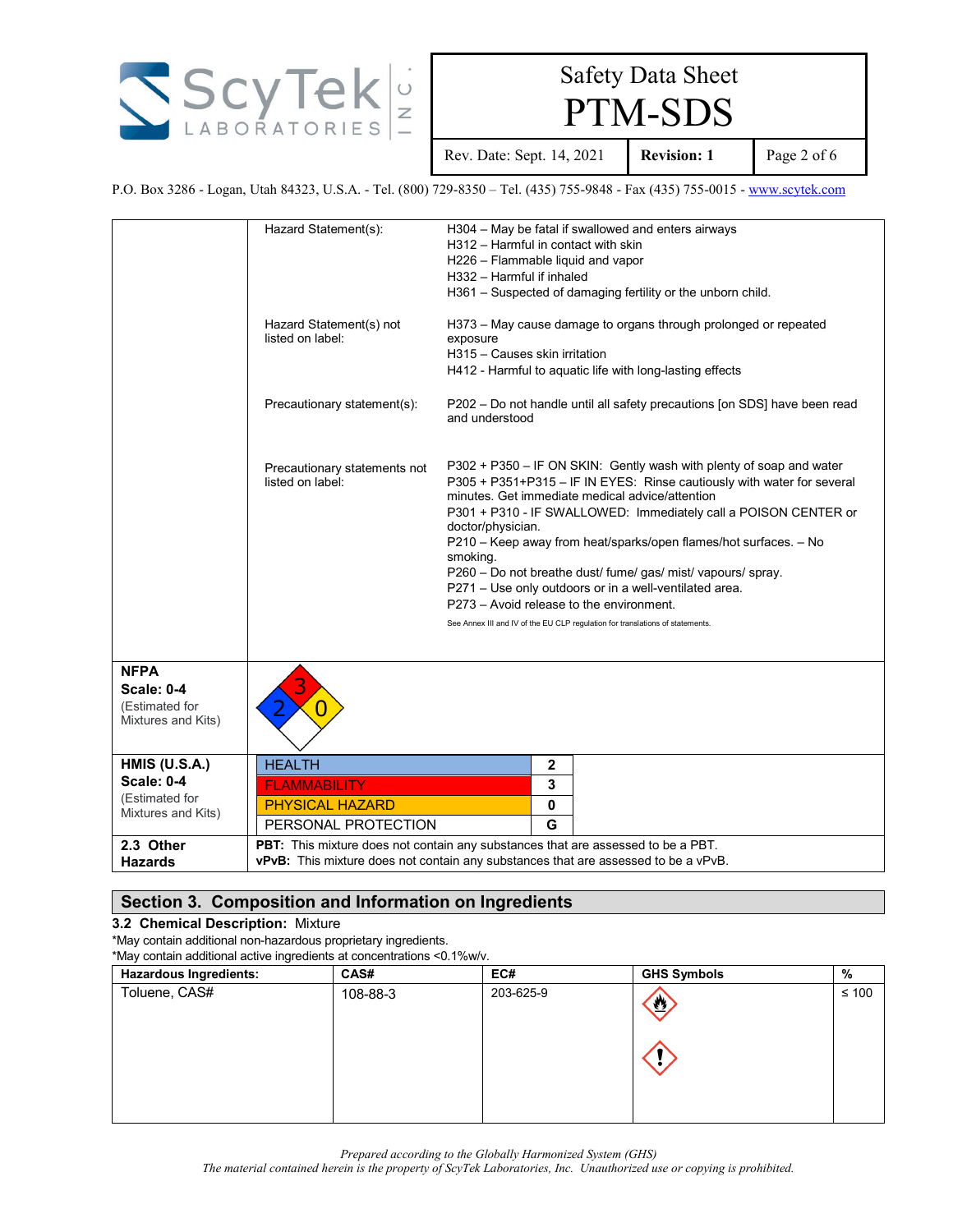

PTM-SDS

Rev. Date: Sept. 14, 2021 **Revision: 1** Page 3 of 6

P.O. Box 3286 - Logan, Utah 84323, U.S.A. - Tel. (800) 729-8350 – Tel. (435) 755-9848 - Fax (435) 755-0015 - [www.scytek.com](http://www.scytek.com/)

| Danger. 2 H411 Toxic to<br>aquatic life with long lasting<br>effects.<br><b>SEA</b><br>Danger 2 H351 Suspected<br>of causing cancer. 2 H373 May<br>cause damage to organs through<br>prolonged or repeated exposure. |  |
|----------------------------------------------------------------------------------------------------------------------------------------------------------------------------------------------------------------------|--|
| 1 H304 May be fatal if swallowed<br>and enters airways.                                                                                                                                                              |  |

#### **Section 4. First Aid Measures**

#### **4.1 Description of first aid measures**

**Eye Contact:** Check for and remove contact lenses. Immediately flush eyes with copious amounts of and get immediate medical attention.

**Skin Contact:** Remove contaminated clothing and wash contact area with mild soap and copious amounts of water. Get medical attention if irritation develops.

**Inhalation:** If inhaled, remove person to fresh air. If not breathing, give artificial respiration. If breathing is difficult, give oxygen. Get medical attention if symptoms worsen.

**Ingestion:** Do NOT induce vomiting unless directed to do so by medical personnel. Never give anything by mouth to an unconscious person. Loosen tight clothing such as collar, tie, belt or waistband. Get immediate medical attention.

**4.2 Most important symptoms and effects, both acute and delayed**

See section 2.2 and 11.

**4.3 Indication of any immediate medical attention and special treatment needed**

No data available

#### **Section 5. Fire Fighting Measures**

| 5.1 Extinguishing Media                                         | Extinguish fire using water spray, carbon dioxide, chemical foam, or dry chemical.                                 |
|-----------------------------------------------------------------|--------------------------------------------------------------------------------------------------------------------|
| 5.2 Special hazards<br>arising from the<br>substance or mixture | Heavy flammable vapors may travel along the ground to a distant ignition source and flash back.                    |
| 5.3 Advice for<br>firefighters                                  | As with any fire, wear personal protection equipment, including a self-contained breathing apparatus<br>(S.C.B.A.) |

#### **Section 6. Accidental Release Measures**

**6.1 Personal precautions, protective equipment and emergency procedures**

Wear chemical resistant clothing, gloves, and eye protection. Wear NIOSH/MSHA approved breathing apparatus.

**6.2 Environmental precautions**

Keep material away from heat, flame, ignition sources, and reactive materials. Don't allow product to enter drain.

**6.3 Methods and materials for containment and cleaning up**

Wipe up or absorb spill using inert absorbent and place in a suitable waste container for disposal.

#### **Section 7. Handling and Storage**

**7.1 Precautions for safe handling.**

Avoid contact with skin and eyes.

Wash thoroughly after handling. Avoid breathing vapor.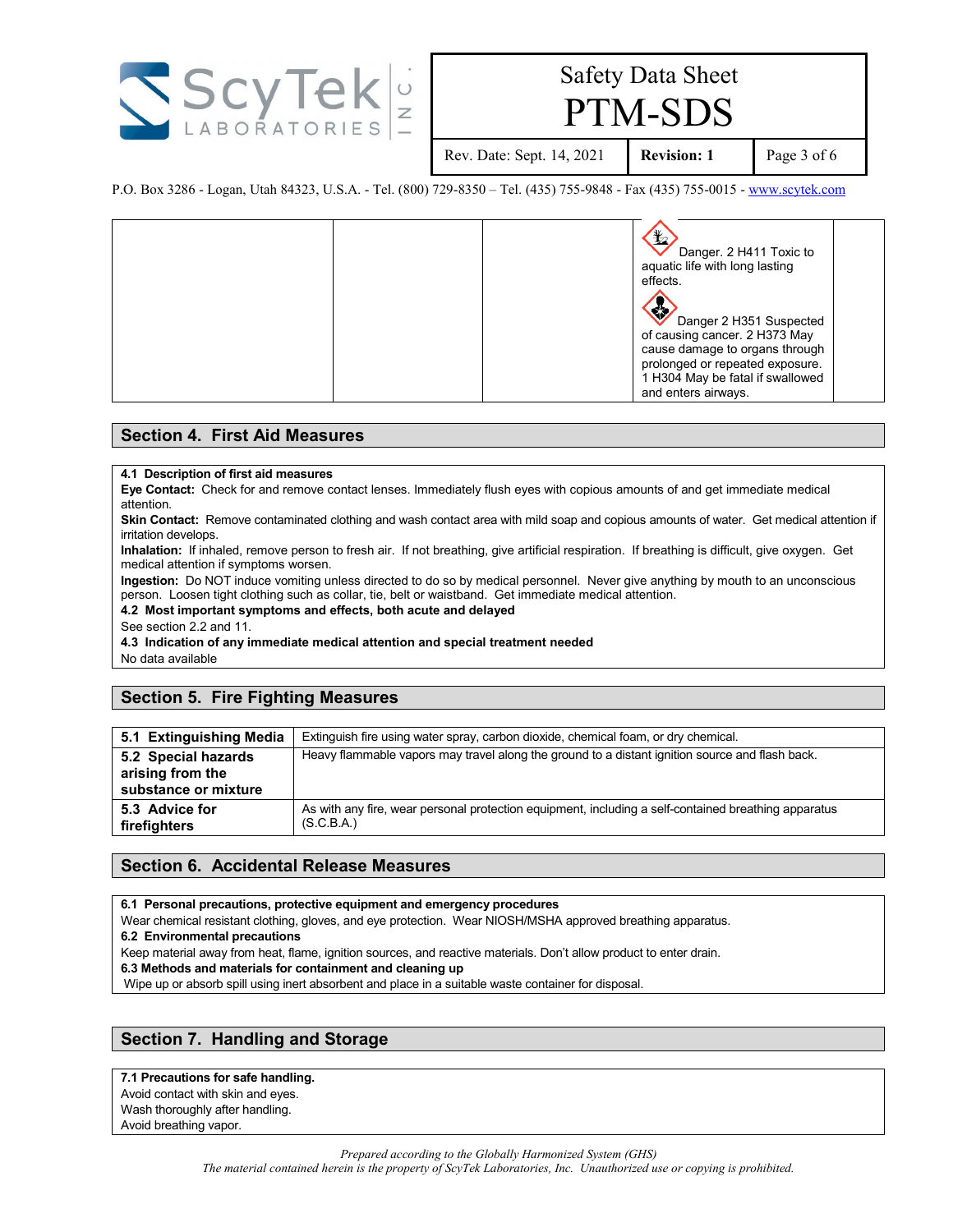

PTM-SDS

Rev. Date: Sept. 14, 2021 **Revision: 1** Page 4 of 6

P.O. Box 3286 - Logan, Utah 84323, U.S.A. - Tel. (800) 729-8350 – Tel. (435) 755-9848 - Fax (435) 755-0015 - [www.scytek.com](http://www.scytek.com/)

**7.2 Conditions for safe storage, including any incompatibilities.** Store in well ventilated area. Keep container tightly closed. Store at 15-30°C. **7.3 Specific end use(s).** See section 1.2

#### **Section 8. Exposure Controls / Personal Protection**

| 8.1 Control parameters      | <b>Exposure Limits:</b><br>NIOSH REL:<br>TWA 100 ppm (375 mg/m3) ST 150 ppm (560 mg/m3)<br>OSHA PEL:<br>TWA 200 ppm C 300 ppm 500 ppm (10-minute maximum peak)                                                                                                                                                                                                                                                                                                                                                                                                                                           |
|-----------------------------|----------------------------------------------------------------------------------------------------------------------------------------------------------------------------------------------------------------------------------------------------------------------------------------------------------------------------------------------------------------------------------------------------------------------------------------------------------------------------------------------------------------------------------------------------------------------------------------------------------|
| 8.2 Exposure controls       | <b>Personal Protective Equipment (PPE):</b><br>Eye/Face protection.<br>Safety glasses or goggles are required.<br>Skin protection.<br>Protective clothing is required.<br>Hand protection.<br>Chemical resistant gloves are required.<br>Glove material must be resistant to the components of this product.<br>Consult glove manufacturer for specific recommendations of appropriate material and thickness of glove.<br>Respiratory protection.<br>Avoid breathing vapor.<br>Environmental exposure controls.<br>Avoid releasing large quantities into the environment.<br>No additional information. |
| <b>Engineering Controls</b> | Working area should be adequately large and well ventilated to prevent concentration of vapors.<br>Provide mechanical exhaust ventilation or other engineering controls to keep airborne concentrations<br>of vapors below their respective threshold limits.                                                                                                                                                                                                                                                                                                                                            |

#### **Section 9. Physical and Chemical Properties**

| <b>Physical State</b>                     | Liquid                   |
|-------------------------------------------|--------------------------|
| Color                                     | Clear to Slightly yellow |
| Odor                                      | Benzene-like             |
| <b>Odor Threshold</b>                     | <b>Unknown</b>           |
| pH                                        | <b>Unknown</b>           |
| <b>Melting Point/ Freezing Point</b>      | Unknown                  |
| <b>Initial Boiling Point</b>              | <b>Unknown</b>           |
| <b>Flash Point</b>                        | <b>Unknown</b>           |
| <b>Evaporation Rate</b>                   | Unknown                  |
| Flammability (solid, gas)                 | <b>Unknown</b>           |
| <b>Upper/Lower Flammability</b><br>Limits | <b>Unknown</b>           |
| <b>Vapor Pressure</b>                     | Unknown                  |
| <b>Vapor Density</b>                      | <b>Unknown</b>           |
| <b>Relative Density</b>                   | <b>Unknown</b>           |
| Solubility(ies)                           | <b>Unknown</b>           |
| <b>Partition Coefficient:</b>             | Unknown                  |

*Prepared according to the Globally Harmonized System (GHS)*

*The material contained herein is the property of ScyTek Laboratories, Inc. Unauthorized use or copying is prohibited.*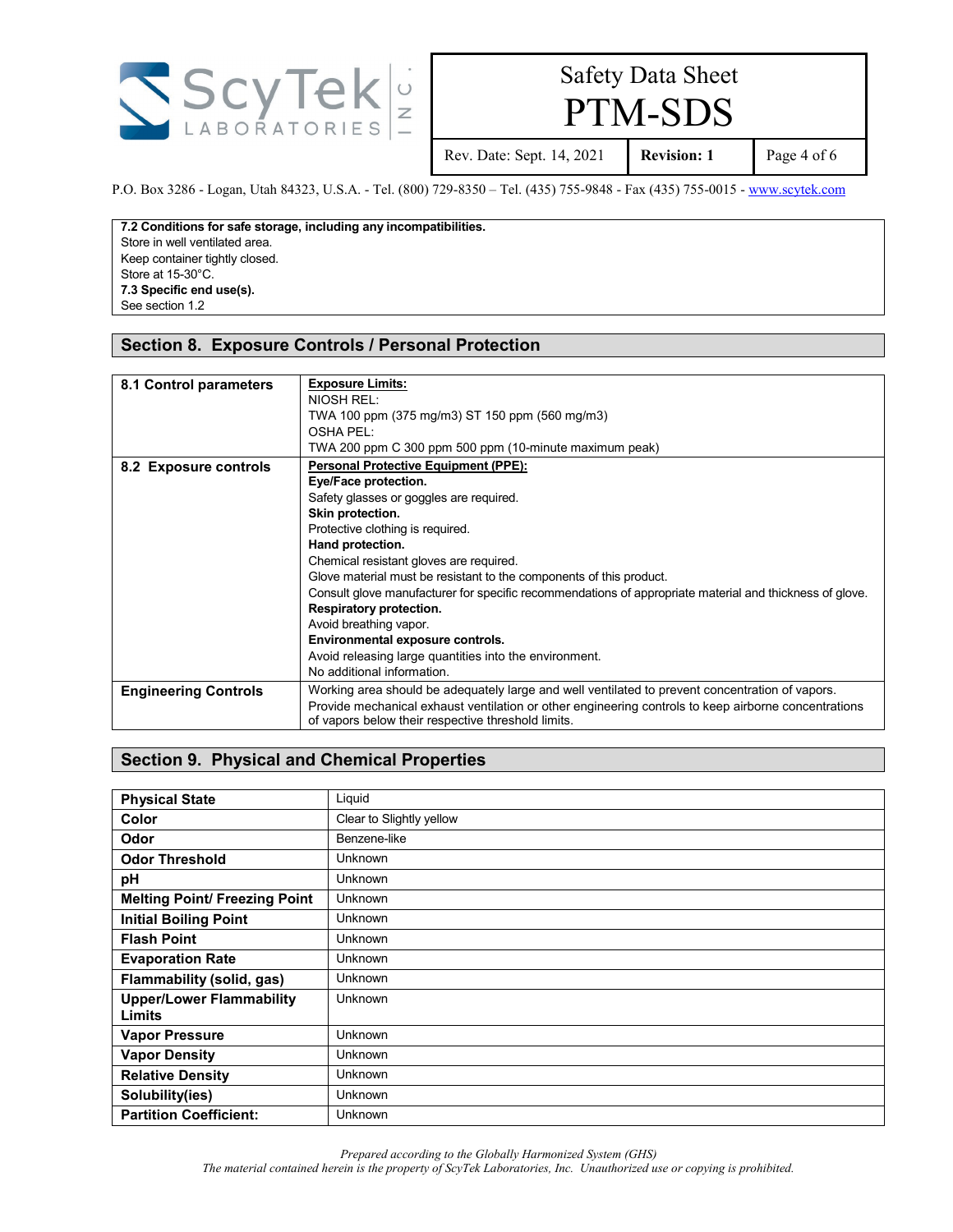

PTM-SDS

Rev. Date: Sept. 14, 2021 **Revision: 1** Page 5 of 6

P.O. Box 3286 - Logan, Utah 84323, U.S.A. - Tel. (800) 729-8350 – Tel. (435) 755-9848 - Fax (435) 755-0015 - [www.scytek.com](http://www.scytek.com/)

| n-octanol/water                  |                |
|----------------------------------|----------------|
| <b>Auto-Ignition Temperature</b> | Unknown        |
| <b>Decomposition Temperature</b> | Unknown        |
| <b>Viscosity</b>                 | <b>Unknown</b> |
| <b>Explosive Properties</b>      | Not explosive. |
| <b>Oxidizing Properties</b>      | Unknown        |

#### **Section 10. Stability and Reactivity**

| 10.1 Reactivity                                   | No relevant data available.                            |
|---------------------------------------------------|--------------------------------------------------------|
| 10.2 Chemical Stability                           | Stable under normal temperatures and pressures.        |
| 10.3 Possibility of<br><b>Hazardous Reactions</b> | No hazardous reactions known.                          |
| 10.4 Conditions to Avoid                          | Fire, static electricity, direct sunlight.             |
| 10.5 Incompatible Materials                       | Strong oxidizers, nitric acid, sulfuric acid, plastic. |
| 10.6 Hazardous<br><b>Decomposition Materials</b>  | Carbon monoxide, carbon dioxide.                       |

#### **Section 11. Toxicological Information**

| 11.1 Information on           | <b>Acute Toxicity.</b>                                         |
|-------------------------------|----------------------------------------------------------------|
| <b>Toxicological Effects.</b> | No relevant data available                                     |
|                               | <b>Skin Corrosion/Irritation.</b>                              |
|                               | Irritating to skin and mucous membranes.                       |
|                               | Serious Eye Damage/Irritation.                                 |
|                               | Irritating to eye.                                             |
|                               | Respiratory or skin sensitization.                             |
|                               | No relevant data available                                     |
|                               | <b>Germ Cell Mutagenicity.</b>                                 |
|                               | No relevant data available.                                    |
| Carcinogenicity.              | International Agency for Research on Cancer (IARC).            |
|                               | Not classifiable as to its carcinogenicity in humans (Group 3) |
|                               | National Toxicology Program (NTP).                             |
|                               | None of the components are listed.                             |

#### **Section 12. Ecological Information**

| 12.1 Toxicity                                      | <b>Fish:</b> No relevant studies identified.<br><b>Crustacea:</b> No relevant studies identified.<br>Algae/Aquatic Plants: No relevant studies identified.<br>Other Organisms: No relevant studies identified. |
|----------------------------------------------------|----------------------------------------------------------------------------------------------------------------------------------------------------------------------------------------------------------------|
| 12.2 Persistence and<br>Degradability.             | No relevant studies identified.                                                                                                                                                                                |
| <b>12.3 Bioaccumulative</b><br>Potential.          | No relevant studies identified.                                                                                                                                                                                |
| 12.4 Mobility in Soil.                             | May spread in water systems. This component is non-volatile.                                                                                                                                                   |
| <b>Additional Remarks</b>                          | None.                                                                                                                                                                                                          |
| 12.5 Results of PBT and<br><b>vPvB Assessment.</b> | PBT: This mixture does not contain any substances that are assessed to be a PBT.<br><b>vPvB:</b> This mixture does not contain any substances that are assessed to be a vPvB.                                  |